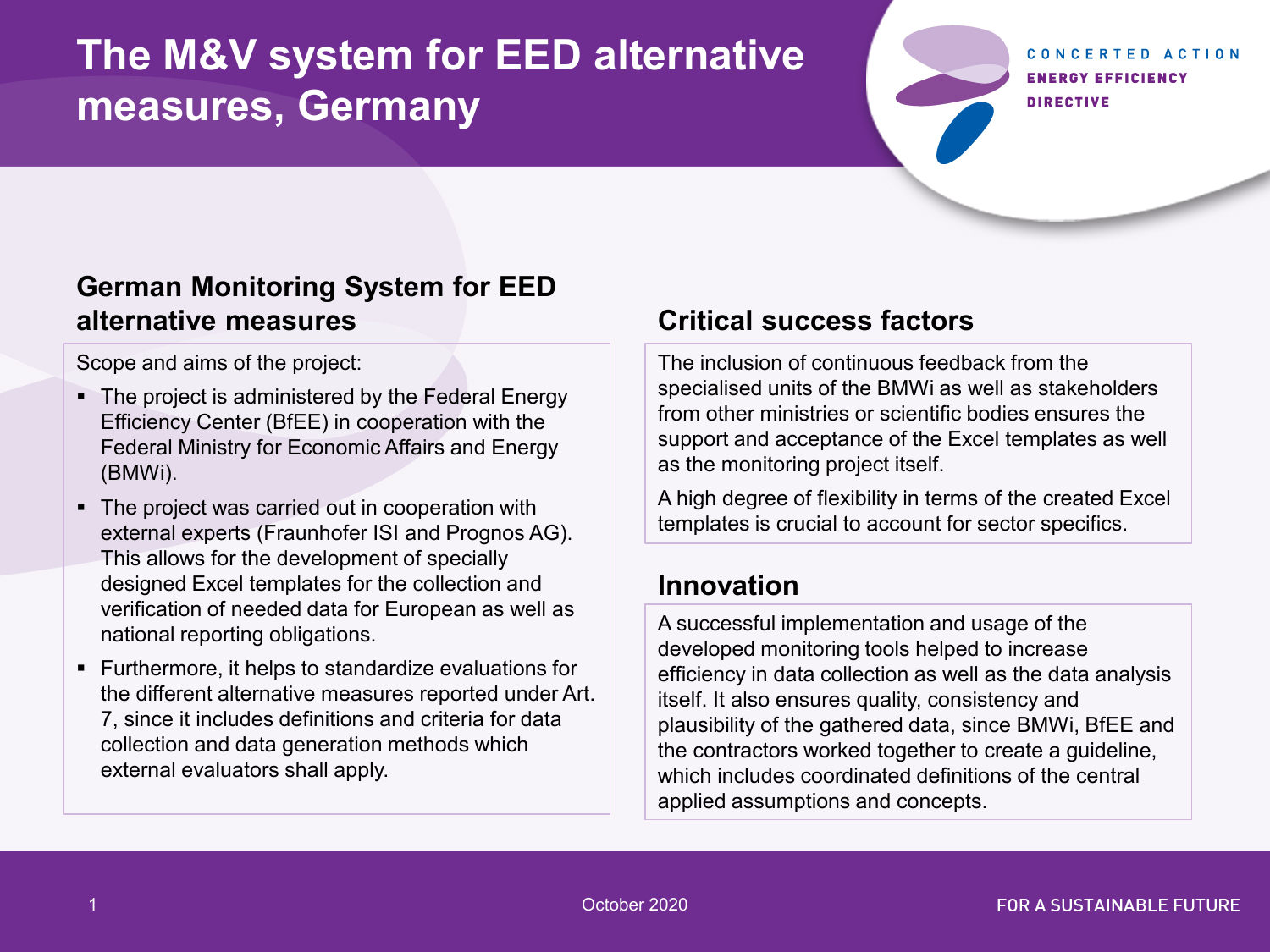## **Outcomes**

#### CONCERTED ACTION **ENERGY EFFICIENCY DIRECTIVE**

#### **Key achievements**

The monitoring system and its Excel templates created for the measures reported under Art. 7 EED as well as on the national level are used to saturate the different reporting obligations.

Furthermore, a guideline/user manual has been developed to provide information for external evaluators as well as for the specialised units in the BMWi with regard to the data which needs to be collected and filled in.

#### **Changes you would make in the future**

New period 2021-2030

- Continuation of the monitoring system and inclusion of further measures reported under the NECP framework as well as the NAPE 2.0 (this is a national initiative to support the achievement of the 2030 energy efficiency targets).
- Continuously improving the monitoring templates to further strengthen standardization and increase applicability. It is also important to improve the validation process.

#### **Lesson learned**

The guideline included in the templates is helpful. But nevertheless, a plausibility check of all data is crucial. The data delivered needs to be validated in detail. Data inconsistencies needs to be reported back to the responsible units. Very often, discussions and feedback from external evaluators is needed in order to correct data. Enough time for validation is needed.

Moreover, it was very important to retain a certain flexibility in order to include new measures and to account for sectoral specifics.

### **Replicating your approach**

- Consult and recruit adequate external experts to help design and set up a standardized tool as it has been done in the German case.
- Try to define core concepts (e.g. final energy savings) which shall be evaluated. This helps to gather data in a more consistent and efficient way.
- Plan enough time for validation of the data in order to check the data back with the responsible units.